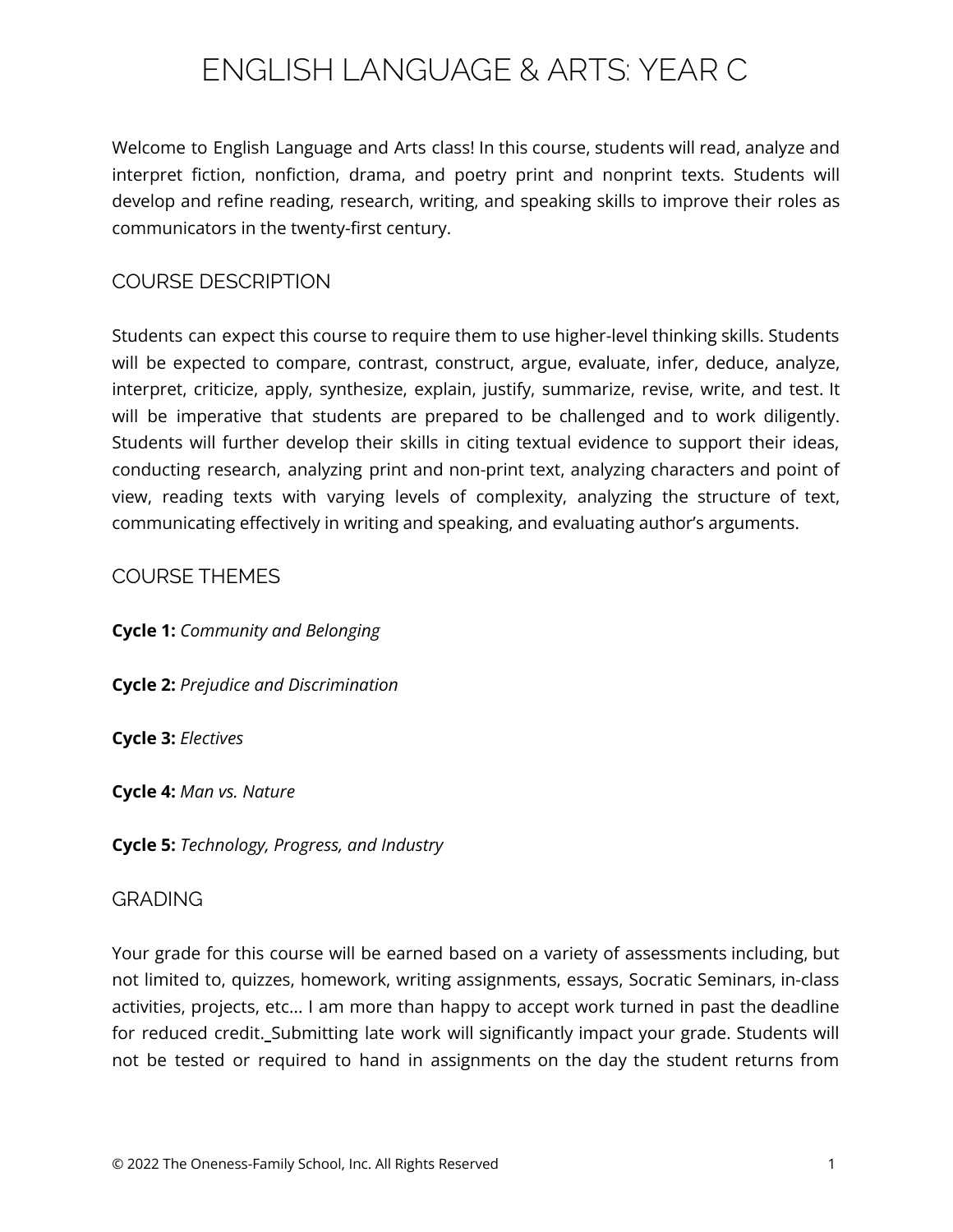school if they were assigned on the day the student was absent. Students shall adhere to deadlines for tests and projects that were established/assigned prior to the absence.

*Students have equal to the number of days absent for make-up work, tests, assignments, reports, etc…*

#### **Grade Percentages**

A= 90% - 100% B= 80% - 89% C= 70% - 79% D= 60% - 69% F= 0% - 59%

Marking period grades are calculated for this course using the following categories and percentages.

Homework: 10% Classwork - Daily (in-class) Assignments/Activities: 20% Projects, Research, & Writing Assignments: 40% Quizzes: 30%

## LATE POLICY

There will be a 10% deduction from the score of an assignment, when an assignment is submitted late. An assignment is considered late if it is not submitted at the time of collection.

#### ACADEMIC HONESTY

Your grade is a reflection of your skills, knowledge, and understanding of the course content. Therefore, *any work that is not your own will not be accepted or assessed*. Cheating or plagiarism of any kind will result in you having to redo the assignment. This includes homework, daily-in class assignments, writing assignments, projects, quizzes, etc... Assignments that require you to use additional resources (books, websites, photographs, etc.) must be properly cited to submit with your work.